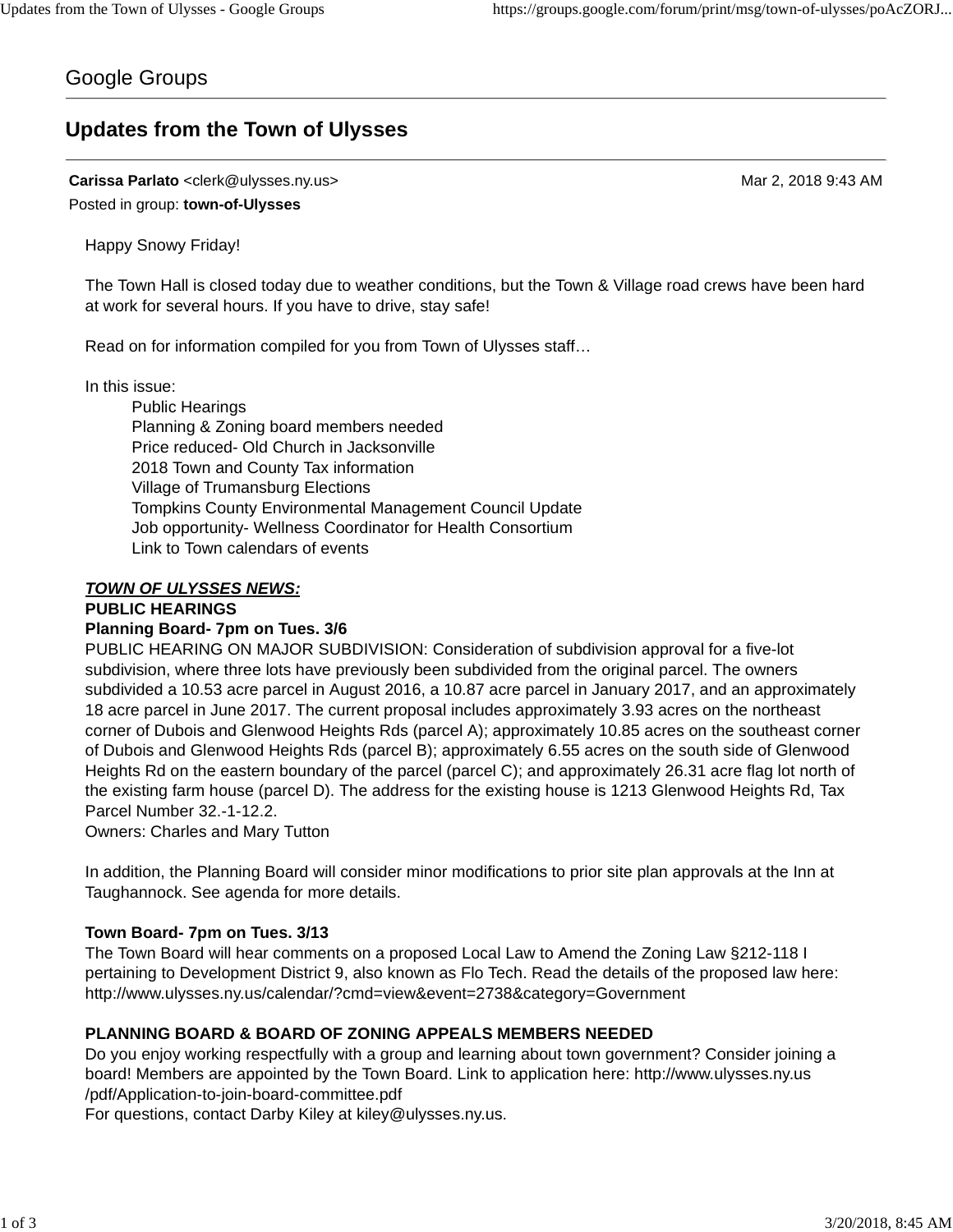# **HISTORIC CHURCH FOR SALE- Reduced price**

The sale price of the town-owned church at 5020 Jacksonville Road in Trumansburg has been reduced to \$49,500. View the sale listing here: https://www.realtor.com/realestateandhomes-detail/5020-5036- Jacksonville-Rd\_Trumansburg\_NY\_14886\_M31235-11565

For more information and history of the project, link here: http://www.ulysses.ny.us/pages/current-issues/134/for-sale-historic-old-church-in-jacksonville/

# **2018 TOWN AND COUNTY PROPERTY TAXES info**

2018 Town and County Taxes are due by April 2nd, 2018. Bills paid between March 1st and April 2nd are assessed a 2% plus \$1 penalty.

Need a copy of your current Town & County tax bill? Getting your 2017 tax return ready and need a copy of your 2017 receipt? You can find both by following the yellow highlighted link at http://www.ulysses.ny.us /departments/dept-clerk/clerk-tax/

# *VILLAGE OF TRUMANSBURG NEWS:*

# **Election Day- March 20, 2018**

Village elections will take place on Tuesday, March 20. Polls will be open from 12 noon-9pm at the Village Hall at 56 E. Main Street (in the back of the building).

For more information, visit the Tompkins County Board of Elections: http://tompkinscountyny.gov/boe

### *TOMPKINS COUNTY NEWS:*

### **Tompkins County Environmental Management Council (EMC)**

Annual Update & Presentation on Preserving the Ecosystem Services of the Tompkins County Unique Natural Areas (UNAs) in a Changing Climate

Thursday, March 15, 2018, 5:00 – 7:00 pm, in the Tompkins County Public Library Borg Warner Room. The event is free and open to the public.

## **Health Consortium seeking proposals for a Wellness Consultant**

The Consortium is seeking a part-time consultant to establish the ground work for Consortium-wide wellness initiatives and support worksite wellness programs implemented by our partnering municipalities. Project Management and well-honed communication skills are key assets. Municipal government and wellness program experience are also important to being successful, but not required.

This position can be tailored to an individual as opposed to a corporation. A self-starting, energetic individual would find great opportunities for creativity with this job especially in the local government world we live in. Deadline for proposals-March 16th at 4PM

Visit http://healthconsortium.net for details.

## **UPCOMING TOWN MEETINGS: (All are open to the public and meet at the Town Hall)**

Democracy depends on citizen involvement! Grab a friend and drop in to a meeting to see what's happening.

All town meetings are held at the town hall at 10 Elm St., Trumansburg, unless noted otherwise. For agendas and other meeting information, click on the event on the calendar here: http://ulysses.ny.us /calendar/?category=Government

### **COMMUNITY CALENDAR**

Check the community calendar at http://www.ulysses.ny.us/calendar/. You can also submit your own events.

-------------------------------------------------------------------------------------------------------------------------------

Forward this message to anyone else that you think would be interested. We'd love to connect with more residents. To send questions or comments, or be removed from this list, please e-mail clerk@ulysses.ny.us